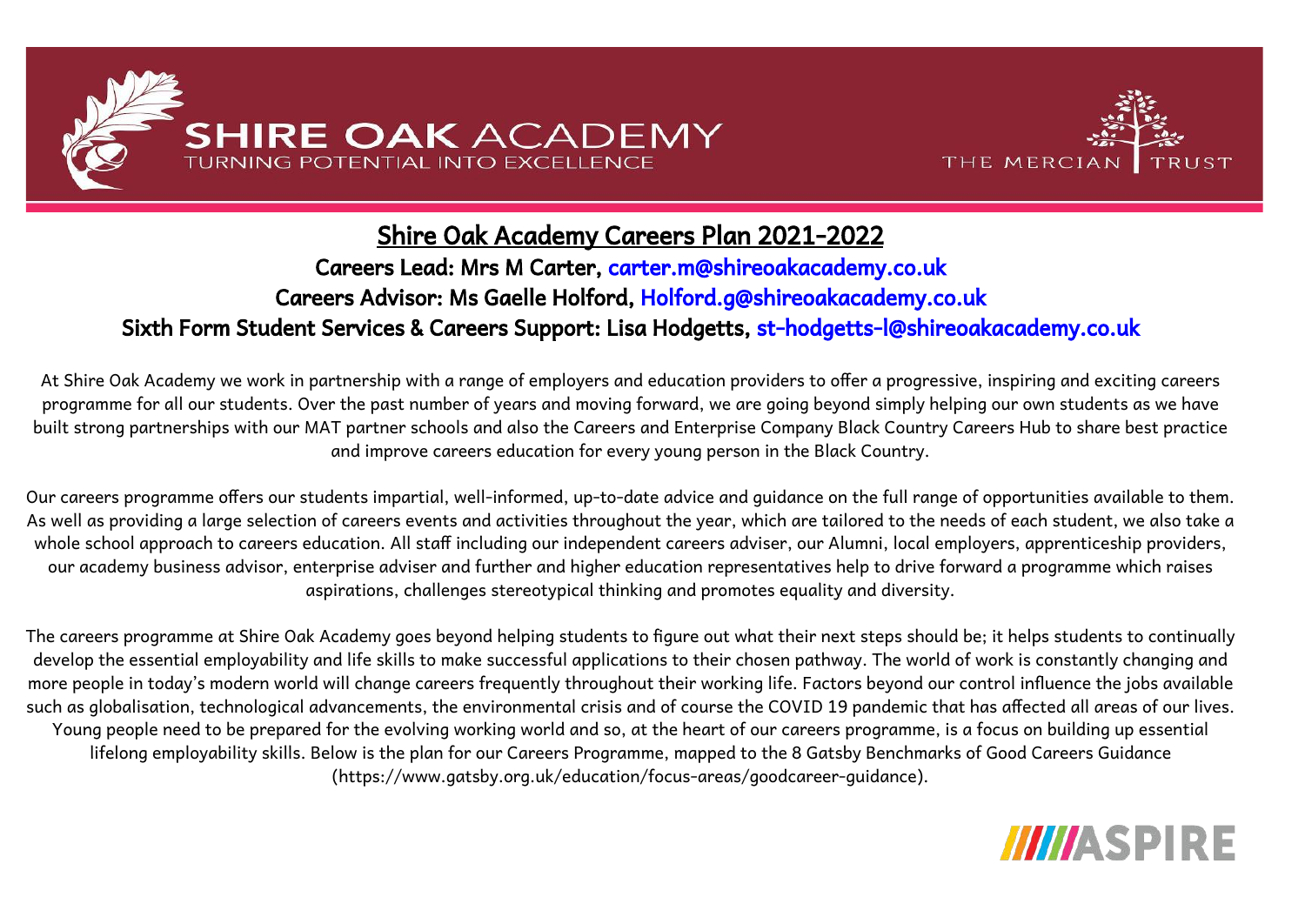#### Benchmark 1: A stable careers programme

- Shire Oak Academy will measure and assess the impact of its own Careers Programme using the Gatsby Benchmarks and the Compass and Tracker tool, as well as using our own internal tracking systems. We regularly evaluate our programme using opinions of careers providers, students, staff and parents.
- The Senior Leadership Team and Board of Governors support the Careers Programme and the designated Careers Leader.
- Careers Leader has completed Level 7 Careers Leader qualification accredited by Warwick University.
- Resources have been allocated to enhance careers education and activities we provide.
- A dedicated careers section of the academy's website details useful and up-to-date information for use by students, parents and teachers.
- Our Provider Access Policy is also published on our website for the benefit of employers and educational establishments.

#### Benchmark 2: Learning from careers and labour market information

- Students will be informed and updated with LMI information through their PSHE lessons, subject careers related lessons, assemblies and careers newsletters.
- LMI information about different sectors and careers will be shared with students via website and careers newsletter.
- A dedicated LMI section on the school website is updated annually.
- A LMI display in school will be updated annually.
- Staff will be kept up-to-date in annual CPD careers sessions.
- Employers visiting the school and trips to providers help to contribute to the delivery of LMI information.
- LMI information will be disseminated to parents at key pathway and information evenings and through the academy's website.

#### Benchmark 3: Addressing the needs of each pupil

- Our Careers Programme is designed to support our students into the career pathway of their choice. Each student will have tailored advice and support at key transition points such as year 9 options, year 11 next steps and in the 6th form. The academy careers adviser will also provide tailored advice to all year 11 students and students in other years as and when requested.
- We aim to raise the aspirations of all of our students, encouraging them to consider all options such as Shire Oak Academy 6th form, Further Education, Higher Education, Higher Apprenticeships and Degree Apprenticeships as pathways that will keep their career options wide open for the future.
- We challenge career stereotypes through our PSHE programmes and setting examples through our visiting employers.
- The school keeps an accurate record of all of our students' careers experiences and uses this to tailor and target future support. We have also started to use UNIFROG to help our students record these experiences.

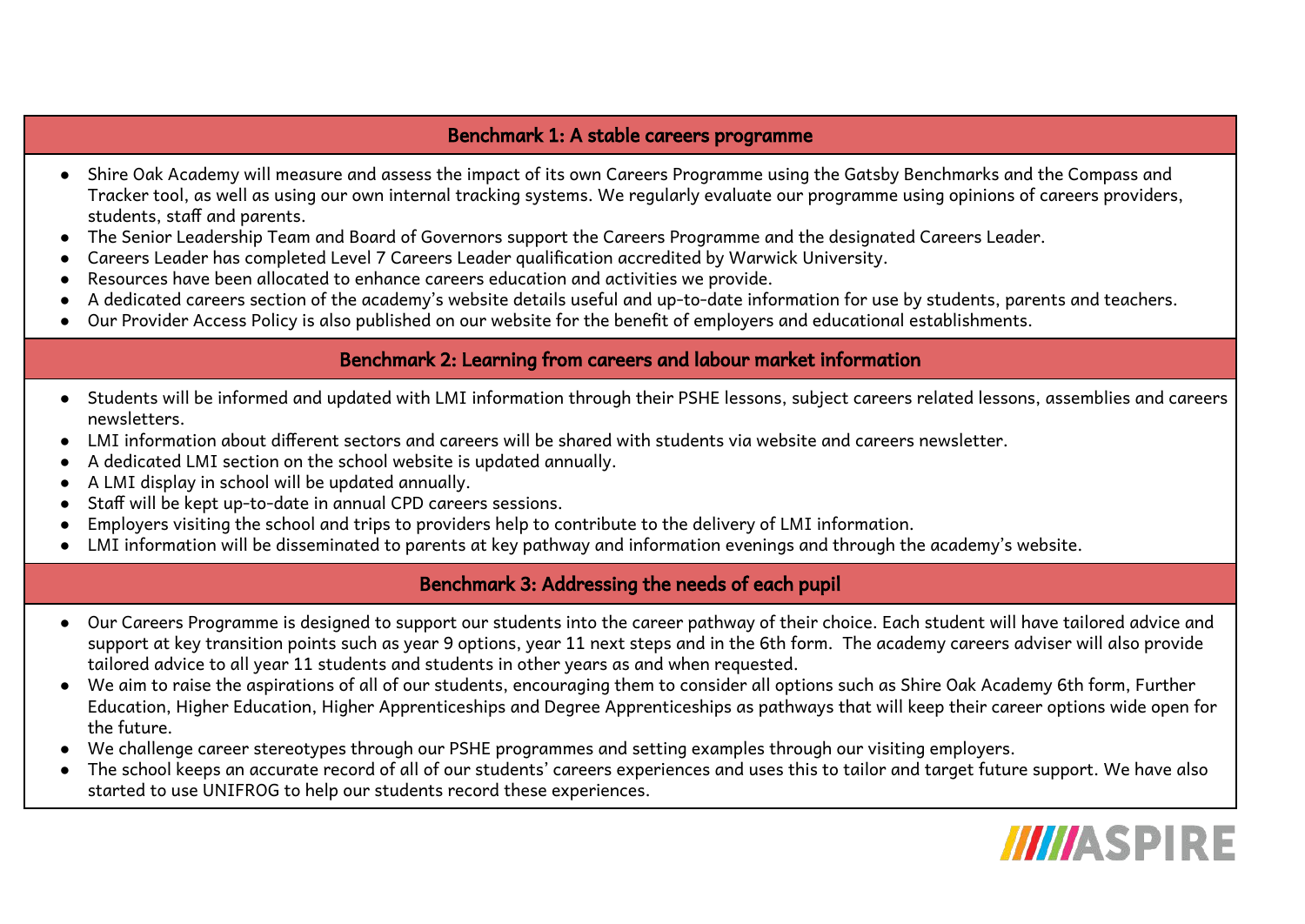- A detailed database with all students' career aspirations allows us to carefully target our invites for careers activities but most are open to all who choose to sign up.
- Students' progress, career aspirations and future plans are discussed during progress meetings every term
- Aimhigher programme year 10 cohort, to raise aspiration, motivation and attainment of the students and to give them opportunities to experience higher education at first hand so that they can make informed decisions about their future.
- Brilliant Club year 8, cohort to raise aspirations and give opportunities to experience higher education. Students are assigned a PHD student to run small group tutorials, students complete an assignment and have 2 visits to a university during the programme.
- Be Ready programme Year 10,11,12, 13. Online platform providing training courses related to employability skills. Each micro course is provided an accredited qualification.
- Learning Performance workshops Years 7to 11 cohorts of students. Series of one day workshops delivered to empower students to be more independent, confident and develop their effective metacognition and self-regulation skills.
- RONI (Risk of becoming Not in Education or Training) programme supports students identified as being at risk of becoming NEET. It is a motivational programme designed to assist a young person to progress into further education or work without ever becoming NEET.
- Our Alumni Network is continually growing so that we can track the destinations of our pupils and use this to inform and evaluate our careers programme.
- Our SEND students receive regular support from our careers adviser and we are working to create supportive workplace experience opportunities for them.
- We plan to collect and retain accurate data for each student on their education, training or employment destinations for at least three years after they leave the school.

## Benchmark 4: Linking curriculum learning to careers

- We have a whole school approach to careers where careers staff, teachers and pastoral staff help to support our students as they navigate their career pathways.
- Career learning is embedded into all subjects for all year groups, not just PSHE. Each department feeds careers learning into their scheme of work and occasional lesson objectives are careers centered.
- During National Careers Week subject areas ensure a career link is included in lessons.
- Each department has a dedicated careers display.
- Subject departments are encouraged to develop links with local and national employers and universities and use these to create new opportunities for students within lessons or for educational visits to workplaces or higher education providers.
- Cohort of year 10 students follow the C&G Level 2 qualification in Employability Skills. This course provides a foundation to progress to college at the end of year 11.
- We plan to have Staff Careers Champions to drive the careers programme forward in each department. An annual CPD session for all teaching staff is dedicated to careers.
- Each year group has a series of PSHE lessons dedicated to Careers which are tailored to the different stages of their career learning, this is delivered through Step-Up programme and a series of unifrog activities.
- The academy has a dedicated STEM lead providing opportunities for students such as trips, speakers, activities and a new mentoring

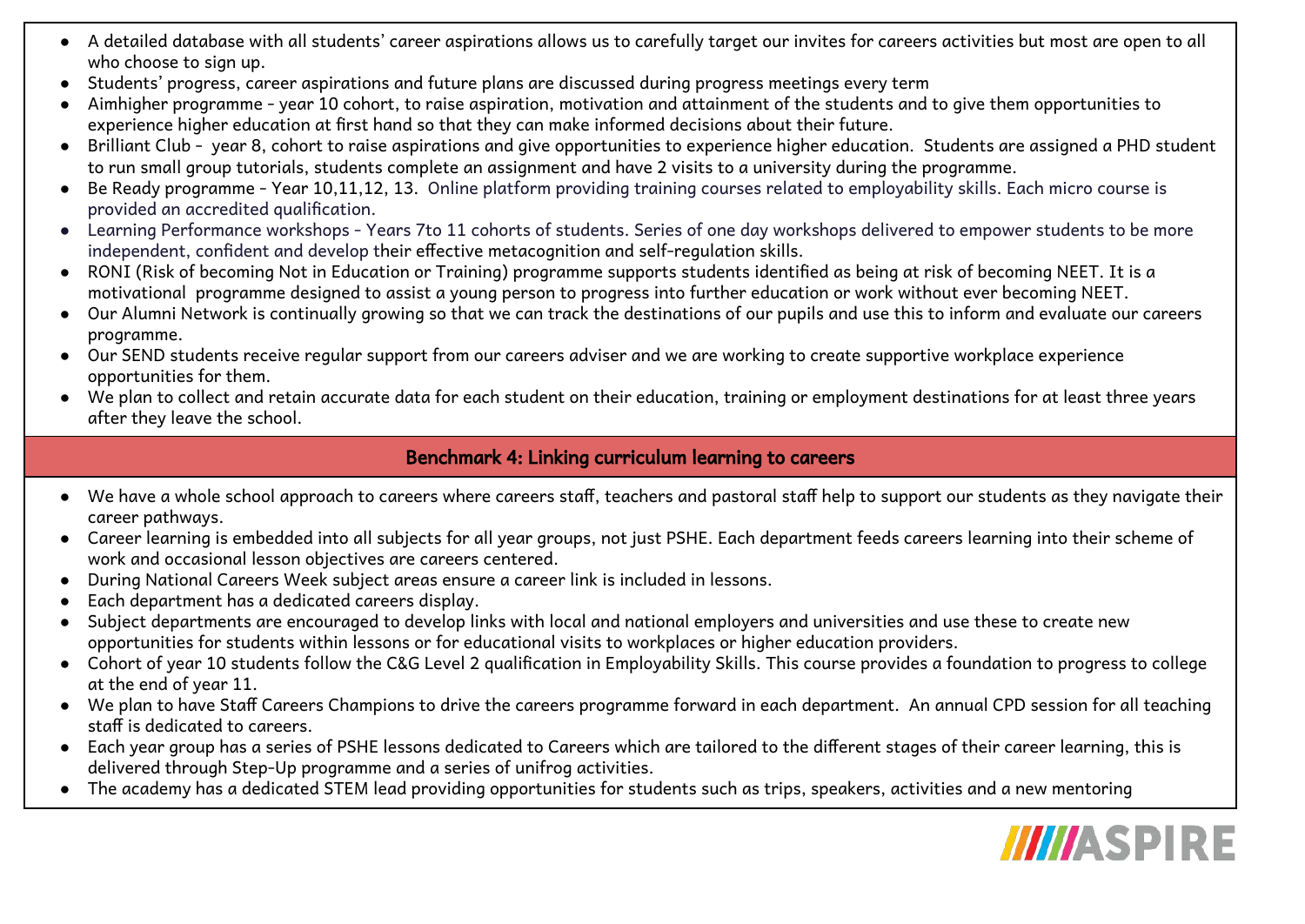programme. By the age of 14, every student will have had the opportunity to learn how the different STEM subjects help people to gain entry to, and be more effective workers within, a wide range of careers.

#### Benchmark 5: Encounters with employers and employees

- We have built up a strong network of local employers, many of whom regularly return to support the academy each year by delivering talks and workshops to groups of students E.g Walsall Housing Group, Wolverhampton NHS
- All students attend our academy Careers Fair every 2 years.
- All students have opportunities to take part in sessions by various visiting speakers e.g NHS careers, careers in construction and engineering, apprenticeship training providers. Our dedicated careers governor visits the academy each year to give a talk about the legal sector and further governor links are being established.
- Trips to a range of employers are planned to take place throughout the year e.g
- We plan to build up a strong Alumni Network which allows us to create a variety of encounters for our students and enrich the delivery of our careers programme.
- We proudly showcase the many wonderful achievements of our former students within departments and in the 6th form centre.
- Year 10 will take part in 'World of Work Day' with employer support. Students will experience a one to one interview with an external employer having completed an application form for a job role.
- Year 12 will attend additional careers fairs in Birmingham to reach an even wider range of employers.
- Year 12 students take part in mock interviews with local employers as part of their Next Steps Week.
- Year 12 students take part in the Speakers For Schools programme.
- Year 12 students take part in employability sessions with employers through our SIPs partners.

## Benchmark 6: Experiences of workplaces

- Year 12 students take part in 2 weeks of work experience during the summer term.
- Year 9 students have the opportunity to take part in Take Your Child to Work Day during the summer term.
- Any student who wishes to gain voluntary work is also encouraged and supported to do this in their spare time. Opportunities are regularly advertised.
- Older students who wish to complete work experience in the school holidays are supported to do so.
- We value the opportunity for our students to not only experience the workplace through work experience but also to develop essential confidence, communication, perseverance and resilience skills when trying to source these placements.
- Year 7, 8 and 9 students take on the job role of Duty Monitor for a day in school.
- Year 11 and 12 students are encouraged to take part in NCS which includes a valuable voluntary work placement.
- Students have many opportunities to take on leading roles within school that give them a taste of a working dynamic e.g.House captains, Prefects, School Council. Visits to employers are arranged throughout the year for small groups.

## Benchmark 7: Encounters with further and higher education

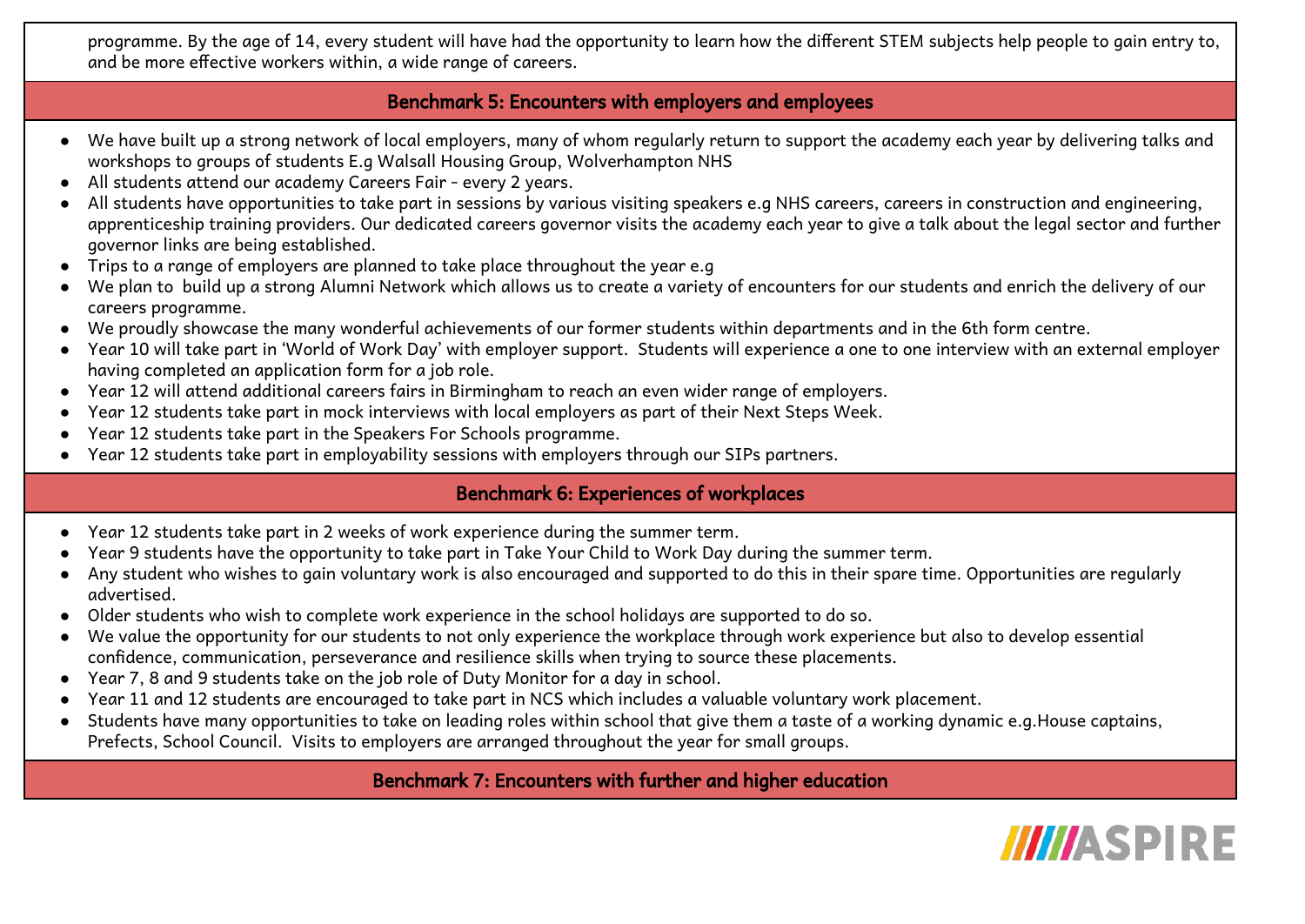- The school has built up contacts with a full range of local and national providers and uses these contacts to help inform our students of all of the options available to them. This is done through a range of activities both on and off site.
- All students attend our academy careers fair every two years with a full range of options presented to our students: local and national employers, universities, colleges, apprenticeships, employment, training providers, gap years and voluntary work.
- Various visiting speakers, taster lectures, trips and projects are arranged throughout the year.
- We have partnerships with many universities and take part in their projects e.g Aim Higher and Brilliant Club
- Year 12 Enrichment sessions help students to explore all of their options.
- Parents are kept regularly informed at Progress Evening events and through letters, texts and the school website.
- Our students get opportunities to visit at least one university to help raise their aspirations, however we also recognise the increasing number of highly regarded apprenticeships and Degree Apprenticeships and work closely with businesses and ASK Apprenticeships to keep our pupils informed.
- Year 11 students take part in Next Steps Day to give them a taste of Sixth Form or College and help them make those final crucial decisions.
- Year 12 pupils attend higher education fairs in Birmingham to reach an even wider range of universities.
- Year 12 students complete a Next Steps Week to explore their options at the end of post 18 study.
- Year 12 have the opportunity to attend talks and seminar sessions with a range of universities.
- Year 12 and 13 students visit universities and are encouraged to take part in open/applicant days.
- We also work very closely with a number of universities and organisations who have tailored Access Schemes and projects to help students along their way to university.
- Summer Schools are also widely advertised and encouraged amongst our Year 12 and 10 students.
- Students in Year 11 and 12 are also encouraged to take part in NCS which includes a university taster experience.
- Year 9 students and parents are given up-to-date information as part of their Pathways Programme when selecting GCSE options.

## Benchmark 8: Personal guidance

- Every student will have had at least one interview with our Careers Adviser by the end of Year 11. Students do not just simply have chats about their chosen pathway during these interviews but can also request application support, phone calls to chase up applications, mock interviews and CV/personal statement advice. These sessions often occur much more than once and are impartial and conducted by the academy independent careers adviser with a professional level 6 careers qualification.
- Every student has access to one to one careers appointment in Year 9, 10 and 11. Every student will have had at least one appointment with our Careers Leader in Year 13. Students receive extensive tailored UCAS and Apprenticeship application support and checking. They are offered mock Interviews, including group interviews and assessment centre scenarios.
- We also have a dedicated Careers Guidance Programme for those Not Going to University. Every student and their parents/carers have the opportunity to book a Careers Interview on request.
- There is also a drop-in during the afternoon at 3.00pm which is widely advertised to students and parents.
- Targeted careers interviews take place for those with the most need and requests from pastoral staff, tutors and teachers are also encouraged.
- SEND students receive a continuation of support from year 9 including support with their option choices. Students receive SEND transitional worksheets to ensure a smooth transition to post 16 pathways.